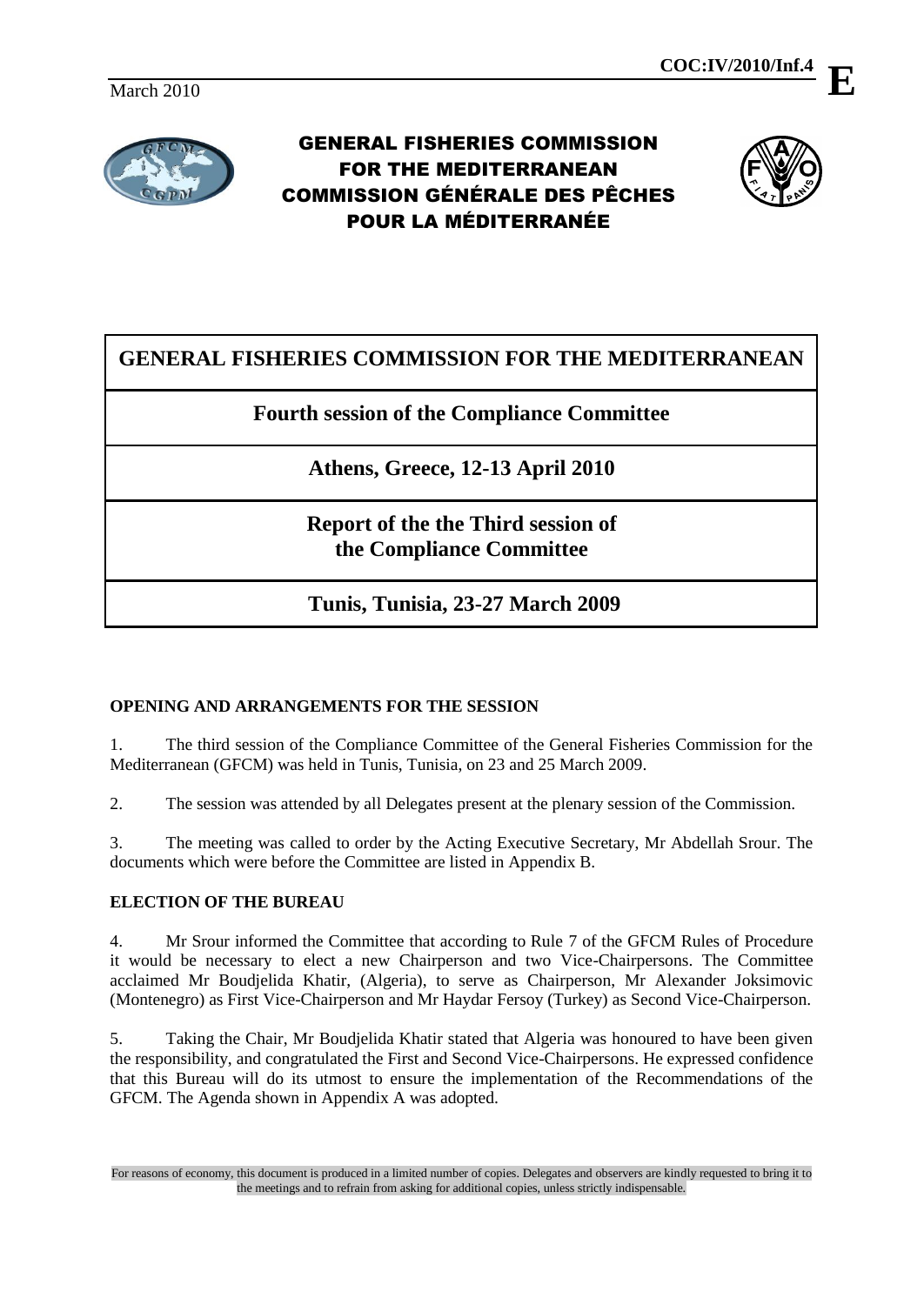### **STATUS OF IMPLEMENTATION OF GFCM DECISIONS BY MEMBERS**

6. Mr Matthew Camilleri, GFCM Bio-Statistician, introduced this item on the basis of document COC:III/2009/2, "Status of Implementation of GFCM Decisions by the Members", and summarized national information reported in a standardized format by Members to the Secretariat. It was noted that very few reports had been received. Members were reminded of the value of such reports as a basis for discussion and encouraged to provide them in future.

7. Mr Camilleri referred to Resolution GFCM/31/2007/1 and presented document GFCM/33/2009/Dma4, the GFCM Task 1 Statistical Bulletin. This document provides a synopsis of qualitative and quantitative information by Fleet Segment and Operational Unit for each Geographical sub-area (GSA) on the basis of data received by Members. He highlighted the significant progress made in Task 1 data submission since the last Session and briefly demonstrated the use of this data in the scientific and management processes. He added that work is underway on the development of new TASK 1 software which will be made available to countries to store and process data related to TASK 1 as well as to automatically generate a data communication file according to the GFCM standards and formats. An XML schema, reference tables and business rules will also be made available for those countries wishing to include electronic routines in their own national database system in order to generate the TASK 1 data communication file compatible with the GFCM database system.

8. Mr Federico de Rossi, GFCM Consultant in data management, gave further details on the development of the Task 1 software and the steps for entering data into the system. It was currently in a testing phase and would be made available to Members in the coming months; national officials would also be trained in its use. The Committee was reminded that this is a tool to help countries implement their obligations to report data in a standardized manner as detailed in the Resolution.

#### **MANAGEMENT OF THE LIST OF VESSELS AUTHORIZED TO OPERATE IN THE GFCM AREA**

9. Mr Camilleri introduced this item on the basis of document COC:III/2009/3, Management of the List of Vessels authorized to operate in the GFCM area and issues related to data confidentiality, and reported that Appendix 1 of showed status of data submission by the Contracting Parties.

10. He drew the attention of the Committee to the recently-developed Web-based application to retrieve information related to the Authorized Vessels List (AVL). He explained that the AVL database is available to the public except for accessing confidential data. Special authorization, through the use of a username and password, has been granted to the heads of delegation and control authorities (or equivalent) of each Contracting Party to access confidential data and classified reports.

11. Although the AVL was expanding, a major concern was the failure by some Members to update the data, including on licence renewal. This has resulted in about half of the vessels presently in the Authorized Vessel List being placed on a dormant list in accordance with the decision taken during the Committee's second Session.

12. Mr Camilleri also drew the attention of the Committee to Article 1 of Recommendation GFCM/2005/2 which states that "vessels larger than 15 metres in length overall not entered into the record are deemed not to be authorized to fish for, retain on board, transship or land species covered by the Commission".

13. In discussion, some Members reported that their licensing process included a three month "grace period" between the time the licence expired and a notice of renewal was given, and vessels should not automatically be de-listed. It was agreed that a flexible approach could be taken to address this, for example through Members informing the Secretariat of such arrangements.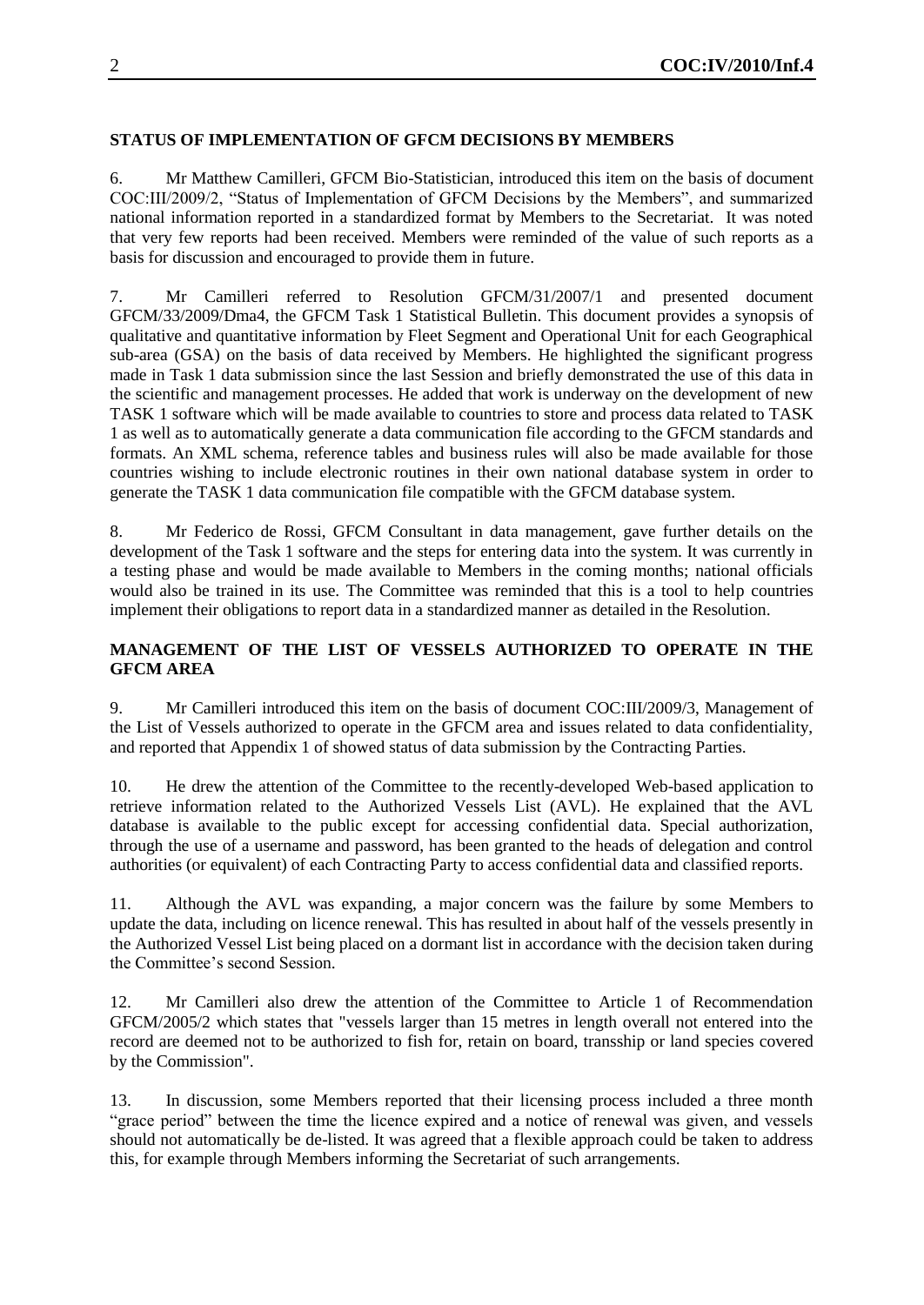#### **CONCLUSIONS AND RECOMMENDATIONS OF THE AD HOC WORKING GROUP ON VMS AS AN MCS TOOL**

14. Ms Judith Swan, FAO Consultant, introduced the conclusions and recommendations of the ad hoc Working Group on vessel monitoring systems (VMS) as a tool of monitoring, control and surveillance (MCS), on the basis of documents COC:III/2009/5, "Draft Recommendation (revised) concerning minimum standards for the establishment of a VMS system in the GFCM area" and COC:III/2009/Inf.5, "Report of the ad hoc Working Group on VMS as a MCS tool (Rome, Italy, 23 September 2008)".

15. She noted that the recommended revisions to the draft Recommendation were extensive, and that they rested on considerations including existing GFCM compliance tools, MCS in the GFCM area (including operation of VMS by Members) and measures of other RFMOs relating to VMS that could be adapted to conditions in the Mediterranean.

16. She reported that the Working Group had reached a number of conclusions, including identification of constraints and progress to date in the use of VMS in the region. It suggested future activities such as arranging an exchange of views on VMS and technologies during the implementation phase and consideration by COC III of the possibility of a regional or subregional pilot VMS project to assist with setting up the institutional framework and national capacity.

17. The revisions to the revised draft Recommendation were explained, noting that new areas had been added including provisions on the objective, role of the parties and cooperating non-contracting parties, role of the Secretariat and confidentiality of data security. The substantial amendments to the other areas were described, including application, satellite tracking devices requirements and duties of the masters and owners/licencees of fishing vessels subject to VMS.

18. In discussion, the Committee noted potential constraints in relation to timing and financial commitments, but were mindful that the revised draft Recommendation would be considered in full at the thirty-third Session of GFCM.

# **FOLLOW UP TO THE COMPENDIUM OF GFCM DECISIONS**

19. Mr Srour introduced this item on the basis of COC:III/2009/4, "Status of the Compendium of GFCM Decisions". He noted that all Recommendations adopted since 1976 had been included, that there had been some reclassification between Recommendations and Resolutions, and obsolete decisions that had been superseded had been excluded. Furthermore, an assessment had been carried out to ensure there were no contradictions.

20. Mr Srour invited the Committee to review and comment on the structure and substance of the draft Compendium and to agree on the nature of the document, bearing in mind its legal scope.

21. In discussion, many Members welcomed the draft Compendium and expressed gratitude to the Secretariat for its major efforts in its production. The Committee supported use of the Compendium as the basic reference document for monitoring compliance with GFCM decisions.

22. In view of the widespread support for the Compendium to be posted on the GFCM website, the Secretariat explained that although it is currently available online, arrangements would be made to put it on an active database which would facilitate searches on specific issues. Several Members called for the Compendium to be translated into French and Arabic. The Secretariat undertook to provide a French version and some Members undertook to investigate support for translation into Arabic, noting the benefits of making it available to fishers.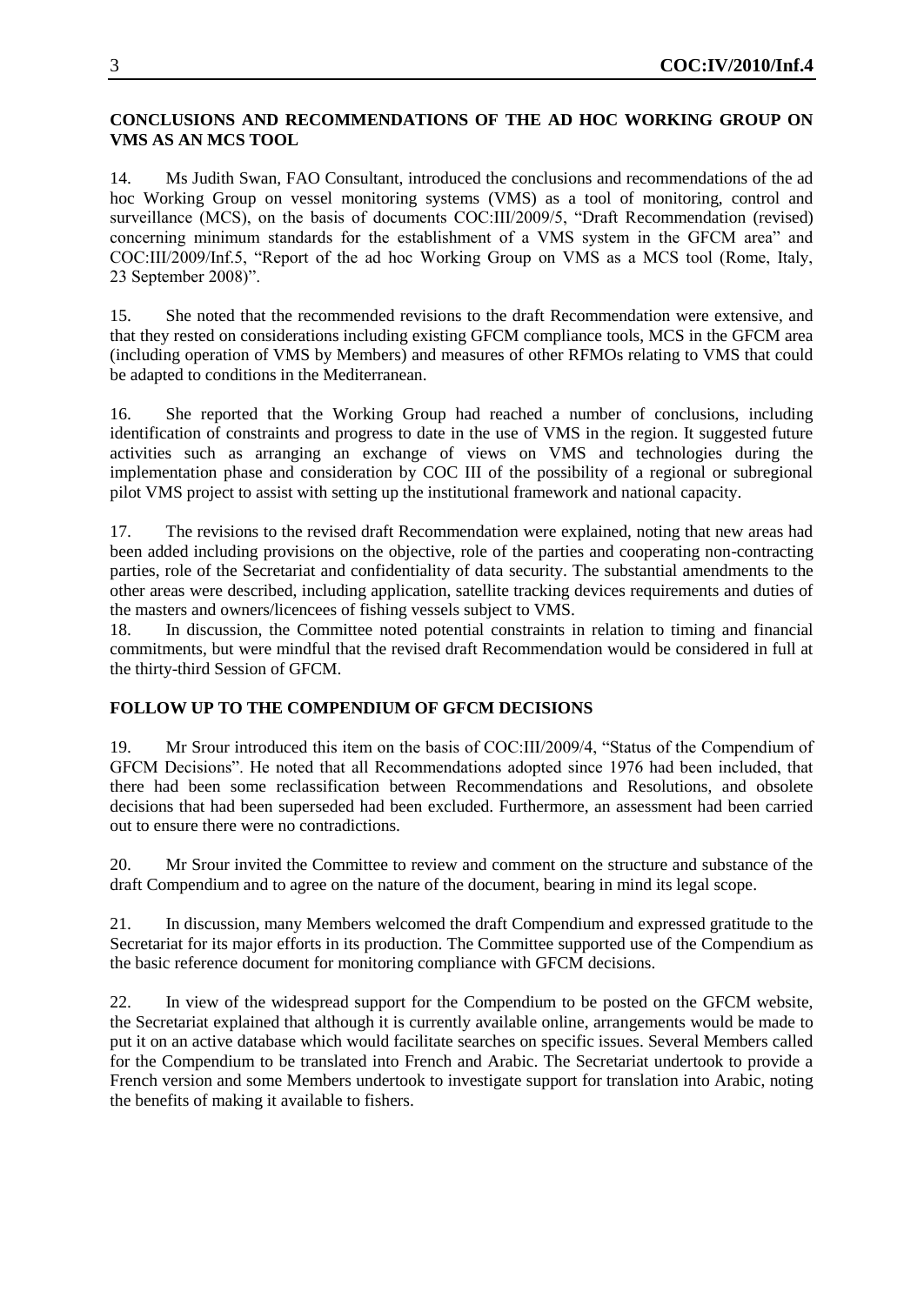### **ANY OTHER MATTERS**

23. It was suggested that the tables summarizing the national reports prepared by the Secretariat, while already comprehensive, would benefit from including a reference to legislation, which was not always provided by Members.

24. The Committee commended the progress made by the Secretariat in the development of the AVL and Task 1 databases and related electronic applications, as well as in the management of data and information submitted.

# **DATE AND VENUE OF THE FOURTH SESSION**

25. It was agreed that the date and venue of the Fourth Session of the Compliance Committee would depend on the date and venue of the thirty fourth session of the GFCM.

# **ADOPTION OF THE REPORT**

26. This report was adopted on 26 March 2009.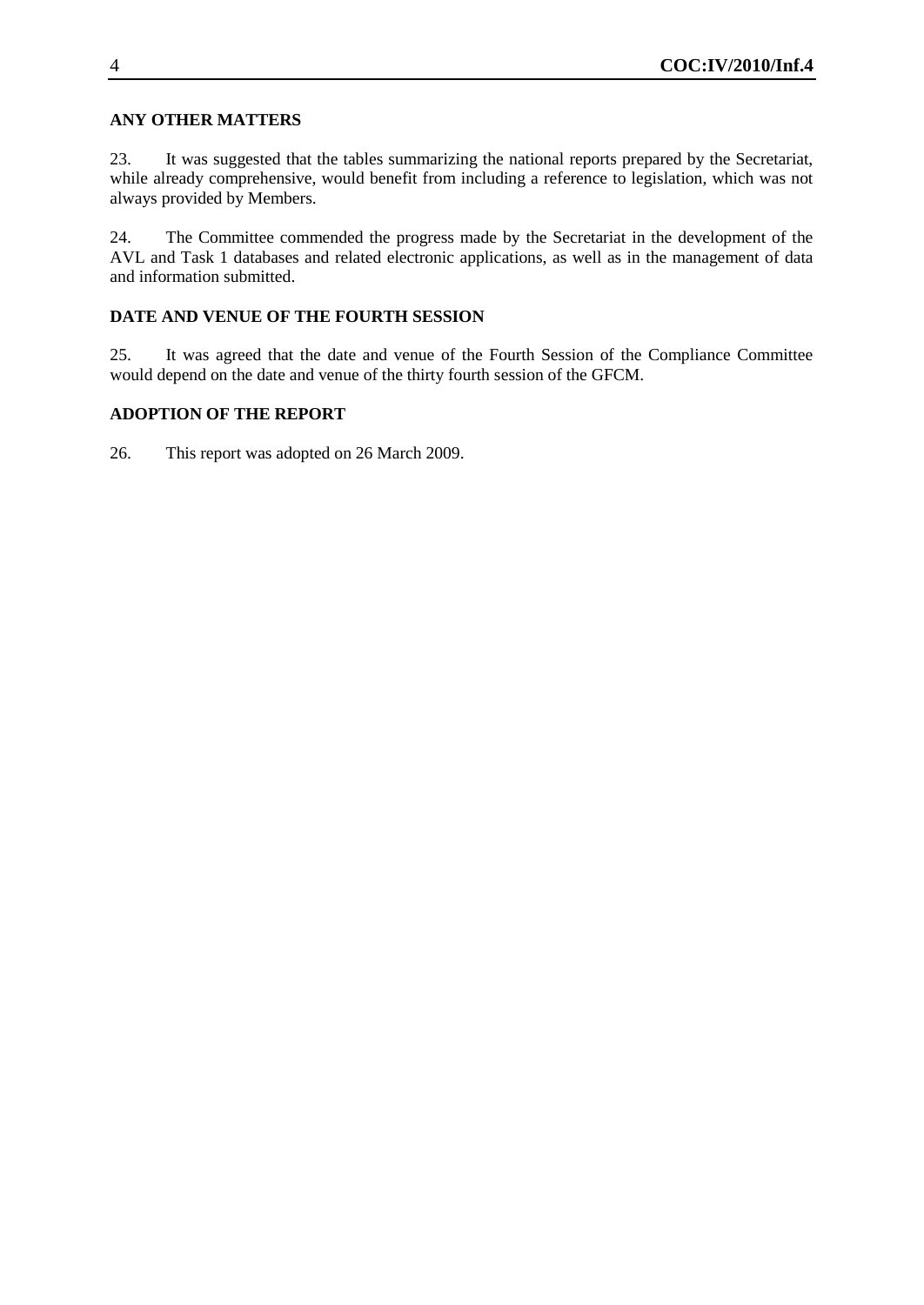#### **APP. Q/Annex A**

#### **Agenda**

- **1. Opening and arrangements for the session**
- **2. Election of the bureau**
- **3. Status of implementation of GFCM decisions by Members:**
	- Recommendation GFCM/2005/2 concerning the establishment of GFCM record of vessels over 15 metres authorized to operate in the GFCM area;
	- Recommendation GFCM/2006/2 concerning the establishment of a closed season for the Dolphin fish fisheries using fish aggregation devices (FADs);
	- Recommendation GFCM/2006/3 on the establishment of fisheries restricted areas in order to protect the deep sea sensitive habitats;
	- Recommendation GFCM/2006/4 on the establishment of a list of vessels presumed to have carried out illegal, unreported and unregulated fishing activities in the GFCM area;
	- Recommendation GFCM/2007/1 on the mesh size of trawlnets exploiting demersal resources;
	- Resolution GFCM/2007/1 on the implementation of the GFCM Task 1 statistical matrix;
	- Recommendation GFCM/2008/1 on a regional scheme on port state measures to combat illegal, unreported and unregulated fishing in the GFCM area.
- **4. Management of the list of vessels authorized to operate in the GFCM area**
	- Status of the GFCM database
- **5. Conclusions and recommendations of the ad hoc Working Group on VMS as a MCS tool**
- **6. Follow up of the Compendium of GFCM decisions**
- **7. Any others matters**
- **8. Date and venue of the fourth session**
- **9. Adoption of the report**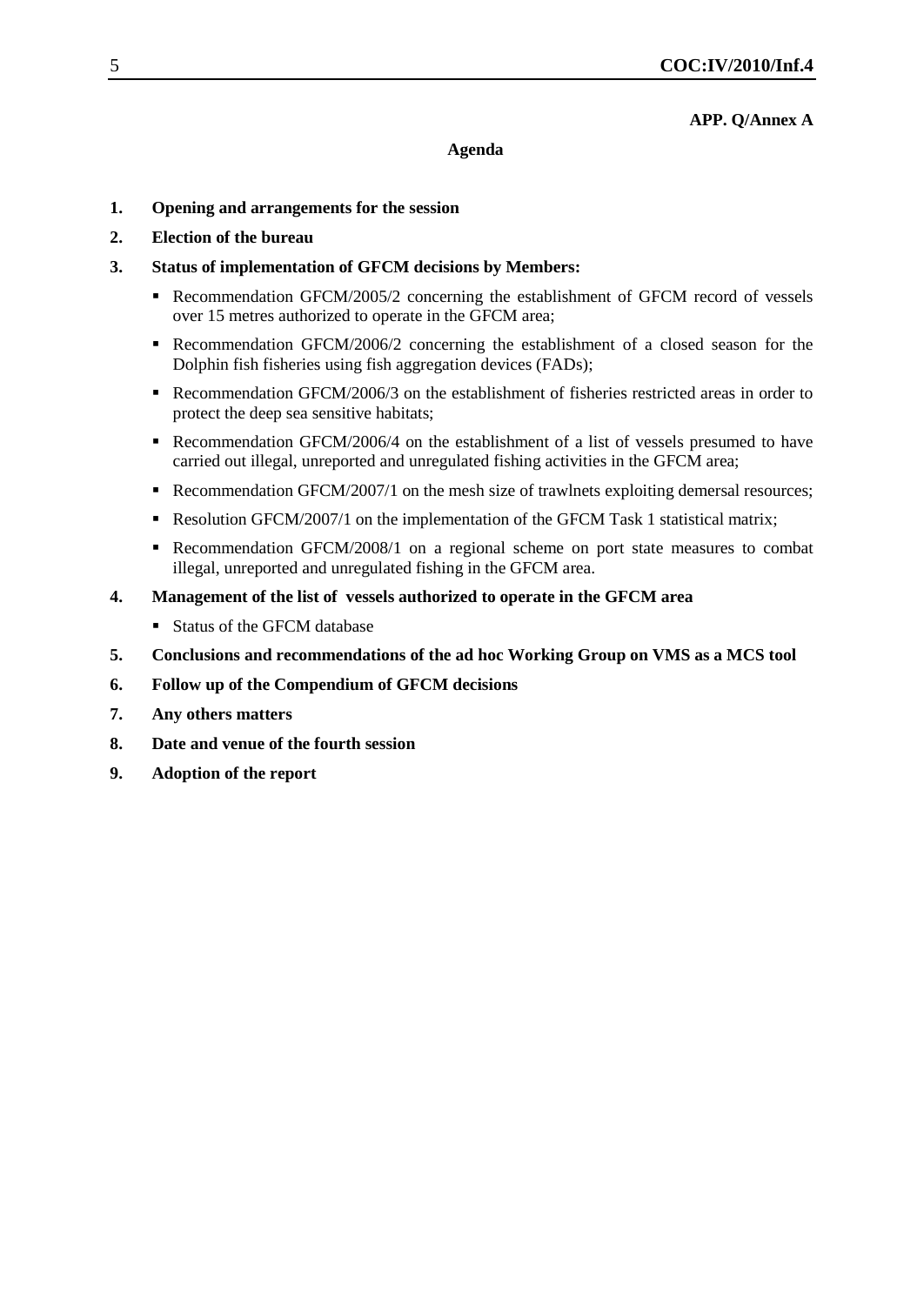# **APP. Q/Annex B**

# **List of documents**

| COC:III/2009/1     | Provisional Agenda                                                                                                                                                                                     |
|--------------------|--------------------------------------------------------------------------------------------------------------------------------------------------------------------------------------------------------|
| COC:III/2009/2     | Status of implementation of GFCM decisions by Members                                                                                                                                                  |
| COC:III/2009/3     | Management of the List of vessels authorized to operate in the GFCM<br>area and issues related to data confidentiality                                                                                 |
| COC:III/2009/4     | Status of the Compendium of GFCM decisions                                                                                                                                                             |
| COC:III/2009/5     | Draft recommendation on VMS in GFCM area                                                                                                                                                               |
| COC:III/2009/6     | Draft Recommendation amending the Recommendation GFCM/2006/4<br>on the establishment of a list of vessels presumed to have carried out<br>illegal, unreported and unregulated fishing in the GFCM area |
| COC:III/2009/Inf.1 | <b>List of Documents</b>                                                                                                                                                                               |
| COC:III/2009/Inf.2 | Terms of reference of the Compliance Committee                                                                                                                                                         |
| COC:III/2009/Inf.3 | Draft Compendium of GFCM decisions                                                                                                                                                                     |
| COC:III/2009/Inf.4 | Report of the second session of the Compliance Committee                                                                                                                                               |
| COC:III/2009/Inf.5 | Report of the ad hoc Working Group on VMS as a MCS tool                                                                                                                                                |
|                    | (Rome, Italy, 23 September 2008)                                                                                                                                                                       |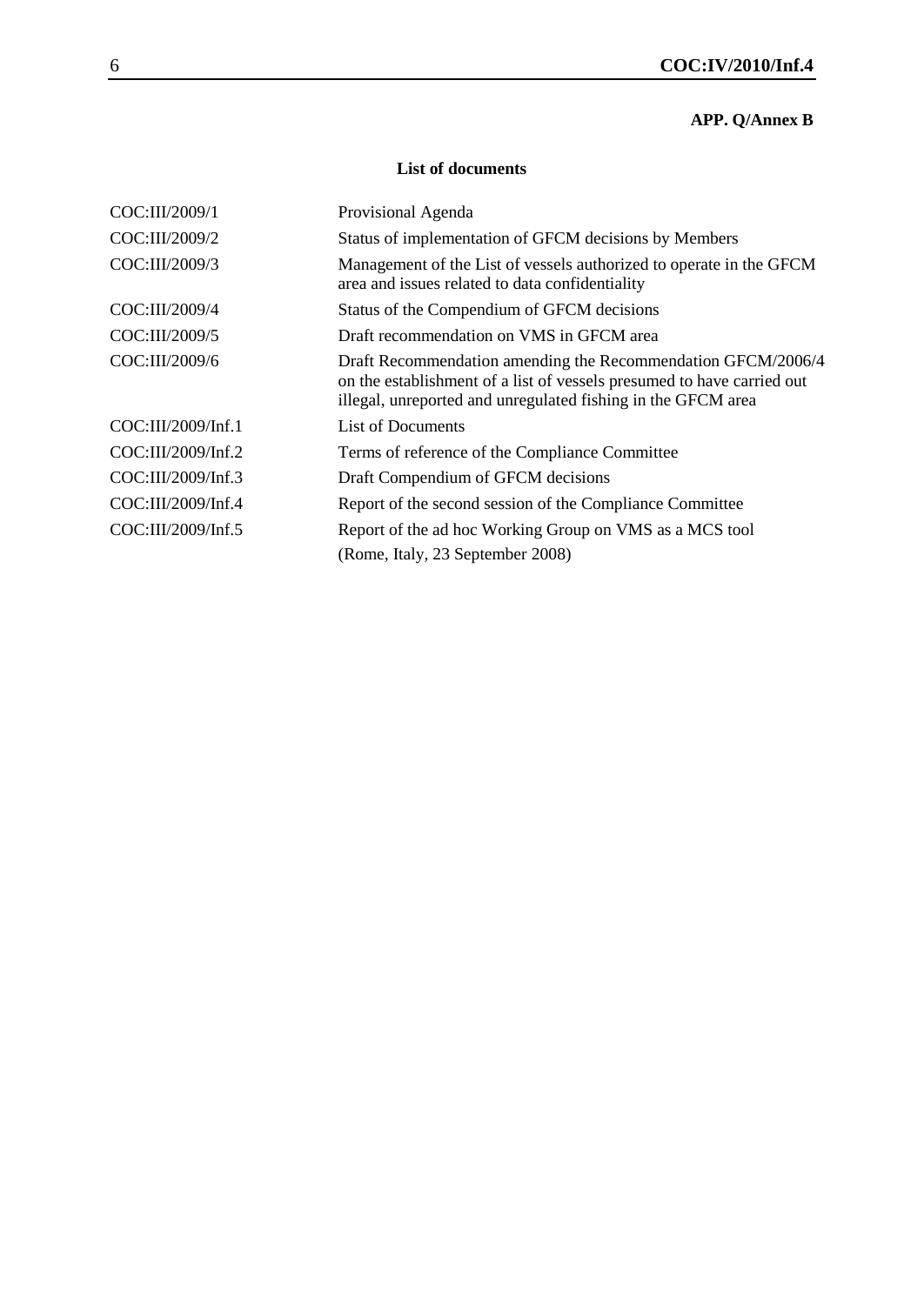7

# **APP. Q/Annex C**

# **Summary table on implementation of GFCM decisions by the Members**

| <b>Reference of GFCM</b><br>measure                                                                          | Country                   | Implementing policy, legal or<br>institutional framework                    | Reference of<br>national law<br>(if applicable)                     | Progress on operational<br>implementation                                                                                                                                    | <b>Remarks (including constraints)</b>                                                                                                                                                                                                                                                                                                                                                                                                                                     |
|--------------------------------------------------------------------------------------------------------------|---------------------------|-----------------------------------------------------------------------------|---------------------------------------------------------------------|------------------------------------------------------------------------------------------------------------------------------------------------------------------------------|----------------------------------------------------------------------------------------------------------------------------------------------------------------------------------------------------------------------------------------------------------------------------------------------------------------------------------------------------------------------------------------------------------------------------------------------------------------------------|
| Recommendation                                                                                               | Algeria                   | -----                                                                       | -----                                                               |                                                                                                                                                                              | -----                                                                                                                                                                                                                                                                                                                                                                                                                                                                      |
| GFCM/2005/1 on the<br>management of<br>certain fisheries<br>exploiting demersal<br>and deepwater<br>species. | Croatia                   | <b>MAFRD</b><br>$\sim$                                                      | National<br>regulations on<br>Commercial<br>Fishing                 | minimum mesh size 40-mm in<br>outer fishing waters<br>minimum mesh size 48 mm in<br>$\sim$<br>internal fishing waters<br>derogations until 31/05/10 for<br>certain fisheries | -----                                                                                                                                                                                                                                                                                                                                                                                                                                                                      |
|                                                                                                              | <b>European Community</b> | Community measures under<br>the CFP                                         | Council<br>$\blacksquare$<br>Regulation                             | Trawling banned below 1 000 m<br>$\sim$<br>full implementation of 40-mm<br>square mesh by 31/05/10<br>other gear provisions being<br>evaluated                               | limited derogation to the 40mm<br>mesh size possible until 31/05/10                                                                                                                                                                                                                                                                                                                                                                                                        |
|                                                                                                              | <b>Morocco</b>            | -----                                                                       | -----                                                               | $\frac{1}{2}$                                                                                                                                                                | $\frac{1}{2} \left( \frac{1}{2} \right) \left( \frac{1}{2} \right) \left( \frac{1}{2} \right) \left( \frac{1}{2} \right) \left( \frac{1}{2} \right) \left( \frac{1}{2} \right) \left( \frac{1}{2} \right) \left( \frac{1}{2} \right) \left( \frac{1}{2} \right) \left( \frac{1}{2} \right) \left( \frac{1}{2} \right) \left( \frac{1}{2} \right) \left( \frac{1}{2} \right) \left( \frac{1}{2} \right) \left( \frac{1}{2} \right) \left( \frac{1}{2} \right) \left( \frac$ |
|                                                                                                              | <b>Spain</b>              | <b>European Community</b><br><b>Common Fisheries Policy</b><br>National law | Various EC and<br>national<br>regulations                           | Full implementation<br>$\mathbf{r}$                                                                                                                                          | $---$                                                                                                                                                                                                                                                                                                                                                                                                                                                                      |
|                                                                                                              | <b>Tunisia</b>            | -----                                                                       |                                                                     | - No fishing below 1 000 m                                                                                                                                                   | $\frac{1}{2}$                                                                                                                                                                                                                                                                                                                                                                                                                                                              |
|                                                                                                              | <b>Turkey</b>             | National fisheries<br>management regime                                     | Various national<br>regulations                                     | -----                                                                                                                                                                        | $- - - - -$                                                                                                                                                                                                                                                                                                                                                                                                                                                                |
| Recommendation<br>GFCM/2005/2<br>concerning the                                                              | Algeria                   | -----                                                                       | $\frac{1}{2}$                                                       | enhancement of statistical system<br>record of vessels submitted                                                                                                             | - further technical assistance<br>required                                                                                                                                                                                                                                                                                                                                                                                                                                 |
| establishment of<br>GFCM record of<br>vessels over 15<br>metres authorized to<br>operate in the GFCM<br>area | Croatia                   | <b>MAFRD</b>                                                                | National<br>Regulations on<br>Commercial<br><b>Fishing Licences</b> | Revision of fishing licences to be<br>completed by the end of 2009                                                                                                           | $\frac{1}{2}$                                                                                                                                                                                                                                                                                                                                                                                                                                                              |
|                                                                                                              | <b>European Community</b> | Community measures under<br>the CFP                                         | Council and<br>Commission<br>regulations                            | <b>GFCM</b> record updated frequently                                                                                                                                        | -----                                                                                                                                                                                                                                                                                                                                                                                                                                                                      |
|                                                                                                              | <b>Morocco</b>            | -----                                                                       | -----                                                               | record of vessels submitted                                                                                                                                                  | vessels are licensed from<br>1 January to 31 December each<br>year                                                                                                                                                                                                                                                                                                                                                                                                         |
|                                                                                                              | <b>Spain</b>              | <b>European Community</b><br>Common Fisheries Policy                        | Various EC<br>regulations                                           | Record of vessels submitted by<br>$\sim$<br>European Commission                                                                                                              | $\frac{1}{2}$                                                                                                                                                                                                                                                                                                                                                                                                                                                              |
|                                                                                                              | Tunisia                   | -----                                                                       | -----                                                               | Preliminary list of vessels<br>established                                                                                                                                   | -----                                                                                                                                                                                                                                                                                                                                                                                                                                                                      |
|                                                                                                              | <b>Turkey</b>             | <b>National Fisheries</b><br><b>Information System</b>                      | -----                                                               | record of vessels submitted                                                                                                                                                  | $\frac{1}{2}$                                                                                                                                                                                                                                                                                                                                                                                                                                                              |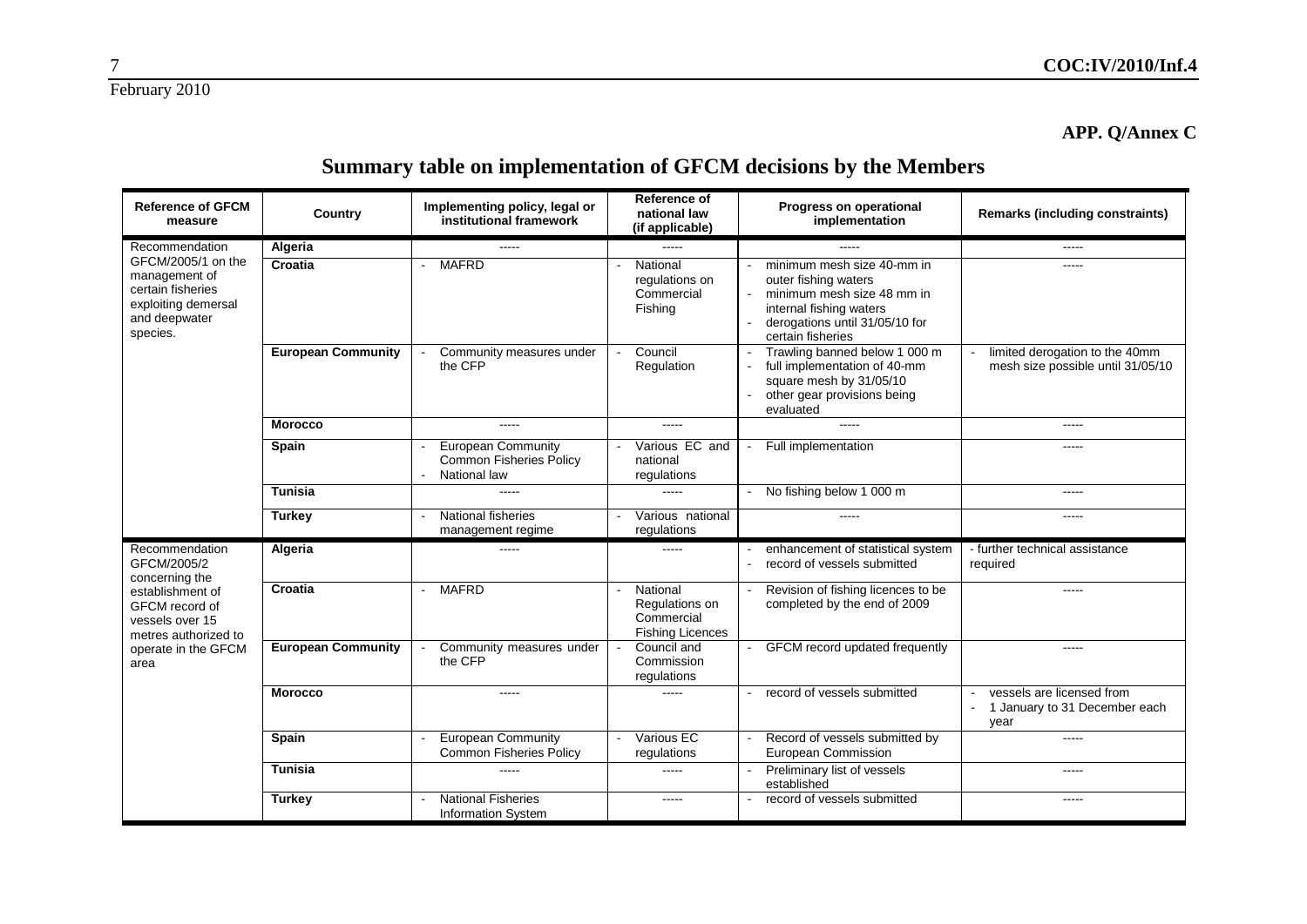| <b>Reference of GFCM</b><br><b>Measure</b>                                                  | Country                   | Implementing policy, legal or<br>institutional framework                                    | Reference of<br>national law<br>(if applicable)                                                                                                                                                                                                                                                                                                                                                                                                                            | Progress on operational<br>implementation                                                                                                                                                       | Remarks, (including constraints)                                                                                                                                                                                                                                                                                                                                                                                                                                           |
|---------------------------------------------------------------------------------------------|---------------------------|---------------------------------------------------------------------------------------------|----------------------------------------------------------------------------------------------------------------------------------------------------------------------------------------------------------------------------------------------------------------------------------------------------------------------------------------------------------------------------------------------------------------------------------------------------------------------------|-------------------------------------------------------------------------------------------------------------------------------------------------------------------------------------------------|----------------------------------------------------------------------------------------------------------------------------------------------------------------------------------------------------------------------------------------------------------------------------------------------------------------------------------------------------------------------------------------------------------------------------------------------------------------------------|
| Recommendation                                                                              | Algeria                   | -----                                                                                       | -----                                                                                                                                                                                                                                                                                                                                                                                                                                                                      | -----                                                                                                                                                                                           | -----                                                                                                                                                                                                                                                                                                                                                                                                                                                                      |
| GFCM/2006/1<br>concerning the                                                               | Croatia                   | -----                                                                                       | $---$                                                                                                                                                                                                                                                                                                                                                                                                                                                                      | To be implemented<br>$\blacksquare$                                                                                                                                                             | -----                                                                                                                                                                                                                                                                                                                                                                                                                                                                      |
| management of<br>certain fisheries<br>exploiting demersal<br>and small pelagic<br>species   | <b>European Community</b> | Community measures under<br>the CFP<br>support of scientific<br>$\blacksquare$<br>community | Council<br>Regulations and<br>Commission<br>Decisions                                                                                                                                                                                                                                                                                                                                                                                                                      | Reduction in fleet capacity and<br>gear restrictions<br>Long term management plans<br>Data collection programmes in<br>place<br>Enhanced STECF programme for<br>the Mediterranean and Black Sea | SAC should conduct more<br>assessments on fish stocks and<br>fisheries                                                                                                                                                                                                                                                                                                                                                                                                     |
|                                                                                             | <b>Morocco</b>            | -----                                                                                       | $\cdots$                                                                                                                                                                                                                                                                                                                                                                                                                                                                   |                                                                                                                                                                                                 | -----                                                                                                                                                                                                                                                                                                                                                                                                                                                                      |
|                                                                                             | Spain                     | <b>European Community</b><br><b>Common Fisheries Policy</b><br>National law                 | Various EC and<br>national<br>regulations                                                                                                                                                                                                                                                                                                                                                                                                                                  | Several relevant management<br>measues and monitoring<br>schemes are in place                                                                                                                   | -----                                                                                                                                                                                                                                                                                                                                                                                                                                                                      |
|                                                                                             | <b>Tunisia</b>            | -----                                                                                       | National<br>fisheries<br>legislation                                                                                                                                                                                                                                                                                                                                                                                                                                       | 40-mm mesh size fixed for trawlers<br>Minimum landing sizes established<br>for several species and restrictions<br>of certain fisheries                                                         | -----                                                                                                                                                                                                                                                                                                                                                                                                                                                                      |
|                                                                                             | <b>Turkey</b>             | -----                                                                                       | $\frac{1}{2} \left( \frac{1}{2} \right) \left( \frac{1}{2} \right) \left( \frac{1}{2} \right) \left( \frac{1}{2} \right) \left( \frac{1}{2} \right) \left( \frac{1}{2} \right) \left( \frac{1}{2} \right) \left( \frac{1}{2} \right) \left( \frac{1}{2} \right) \left( \frac{1}{2} \right) \left( \frac{1}{2} \right) \left( \frac{1}{2} \right) \left( \frac{1}{2} \right) \left( \frac{1}{2} \right) \left( \frac{1}{2} \right) \left( \frac{1}{2} \right) \left( \frac$ | -----                                                                                                                                                                                           | $\frac{1}{2} \left( \frac{1}{2} \right) \left( \frac{1}{2} \right) \left( \frac{1}{2} \right) \left( \frac{1}{2} \right) \left( \frac{1}{2} \right) \left( \frac{1}{2} \right) \left( \frac{1}{2} \right) \left( \frac{1}{2} \right) \left( \frac{1}{2} \right) \left( \frac{1}{2} \right) \left( \frac{1}{2} \right) \left( \frac{1}{2} \right) \left( \frac{1}{2} \right) \left( \frac{1}{2} \right) \left( \frac{1}{2} \right) \left( \frac{1}{2} \right) \left( \frac$ |
| Recommendation<br>GFCM/2006/2                                                               | Algeria                   | -----                                                                                       | -----                                                                                                                                                                                                                                                                                                                                                                                                                                                                      | Dolphin fish fishery is not<br>developed                                                                                                                                                        | -----                                                                                                                                                                                                                                                                                                                                                                                                                                                                      |
| concerning the<br>establishment of a                                                        | Croatia                   | -----                                                                                       | No licences for<br>this fishery                                                                                                                                                                                                                                                                                                                                                                                                                                            | -----                                                                                                                                                                                           | -----                                                                                                                                                                                                                                                                                                                                                                                                                                                                      |
| closed season for the<br>dolphin fish fisheries<br>using fish aggregation<br>devices (FADs) | <b>European Community</b> | Community measures under<br>the CFP                                                         | Council<br>Regulations                                                                                                                                                                                                                                                                                                                                                                                                                                                     | The closed fishing season for the<br>dolphinfish FAD fishery fully<br>implemented<br>Reporting by Member Staes will<br>be completed in 2009                                                     | Transposed annually in the TAC<br>regulations but will be transposed<br>into permanent legislation<br>Bulgaria, Cyprus, France,<br>Greece, Romania and Slovenia<br>do not practice this fishery                                                                                                                                                                                                                                                                            |
|                                                                                             | <b>Morocco</b>            | -----                                                                                       | $---$                                                                                                                                                                                                                                                                                                                                                                                                                                                                      | No dolphin fishery                                                                                                                                                                              |                                                                                                                                                                                                                                                                                                                                                                                                                                                                            |
|                                                                                             | Spain                     | Community<br>European<br>Common Fisheries Policy<br>National law                            | EC and national<br>regulations                                                                                                                                                                                                                                                                                                                                                                                                                                             | Dolphin fish fishery around the<br>Balearic Islands is regulated<br>[using FADs ?]                                                                                                              | -----                                                                                                                                                                                                                                                                                                                                                                                                                                                                      |
|                                                                                             | <b>Tunisia</b>            | -----                                                                                       | -----                                                                                                                                                                                                                                                                                                                                                                                                                                                                      | Fishery operates between 15<br>August and 31 December                                                                                                                                           | -----                                                                                                                                                                                                                                                                                                                                                                                                                                                                      |
|                                                                                             | <b>Turkey</b>             | -----                                                                                       | National<br>regulation                                                                                                                                                                                                                                                                                                                                                                                                                                                     | No specific fishery for dolphin fish                                                                                                                                                            | -----                                                                                                                                                                                                                                                                                                                                                                                                                                                                      |
|                                                                                             |                           |                                                                                             |                                                                                                                                                                                                                                                                                                                                                                                                                                                                            |                                                                                                                                                                                                 |                                                                                                                                                                                                                                                                                                                                                                                                                                                                            |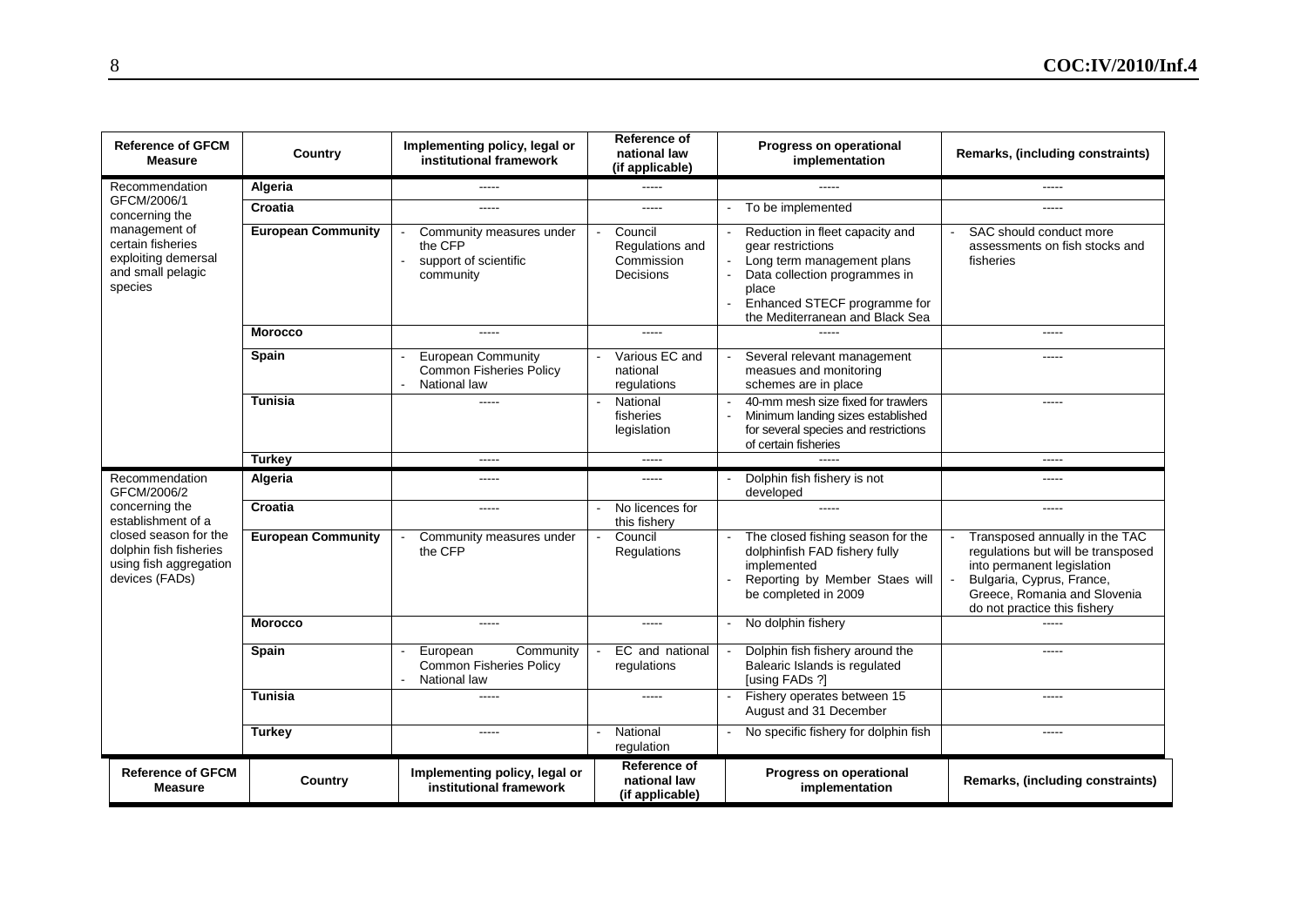| <b>Reference of GFCM</b><br><b>Measure</b>                                                                                                                                      | Country                   | Implementing policy, legal or<br>institutional framework    | Reference of<br>national law<br>(if applicable)   | Progress on operational<br>implementation                                                                                                                                        | Remarks, (including constraints)                                                                   |
|---------------------------------------------------------------------------------------------------------------------------------------------------------------------------------|---------------------------|-------------------------------------------------------------|---------------------------------------------------|----------------------------------------------------------------------------------------------------------------------------------------------------------------------------------|----------------------------------------------------------------------------------------------------|
| Recommendation<br>GFCM/2006/3 on the                                                                                                                                            | Algeria                   | -----                                                       |                                                   | -----                                                                                                                                                                            | - technical assistance from FAO<br>required                                                        |
| establishment of<br>fisheries restricted                                                                                                                                        | Croatia                   | -----                                                       | In the pipeline                                   | $- - - - -$                                                                                                                                                                      | -----                                                                                              |
| areas in order to<br>protect the deep sea<br>sensitive habitats                                                                                                                 | <b>European Community</b> | Community measures under<br>the CFP                         | Council<br>Regulations                            | -----                                                                                                                                                                            | Transposed annually in the TAC<br>regulations but will be transposed<br>into permanent legislation |
|                                                                                                                                                                                 | <b>Morocco</b>            | $---$                                                       | $\frac{1}{2}$                                     | Present FRAs do not fall within<br>Morocco's jurisdiction                                                                                                                        | no objection to the creation of<br><b>FRAs</b>                                                     |
|                                                                                                                                                                                 | <b>Spain</b>              | <b>European Community</b><br><b>Common Fisheries Policy</b> | <b>EC</b> regulations                             |                                                                                                                                                                                  | -----                                                                                              |
|                                                                                                                                                                                 | <b>Tunisia</b>            |                                                             | National<br>fisheries<br>legislation              | Gulf of Tunis is closed for trawling<br>throughout the year, with some<br>exceptions<br>Trawling banned within 3 miles<br>from the coast and depths less<br>than 50 m            |                                                                                                    |
|                                                                                                                                                                                 | <b>Turkey</b>             | -----                                                       | $\frac{1}{2}$                                     | No deep sea FRA has been<br>established within Turkish<br>jurisdiction                                                                                                           | -----                                                                                              |
| Recommendation                                                                                                                                                                  | Algeria                   | $- - - - -$                                                 | $---$                                             | No IUU vessels identified                                                                                                                                                        | -----                                                                                              |
| GFCM/2006/4 on the<br>establishment of a list<br>of vessels presumed<br>to have carried out<br>illegal, unreported and<br>unregulated fishing<br>activities in the GFCM<br>area | Croatia                   | <b>MAFRD</b><br>$\sim$                                      | <b>Marine Fisheries</b><br>Act<br>Coast Guard Act | Administrative procedures for<br>monitoring and sanctioning IUU<br>vessels are developing<br>Ratification process for the UN<br><b>Straddling Stock Agreement has</b><br>started | -----                                                                                              |
|                                                                                                                                                                                 | <b>European Community</b> | Community measures under<br>the CFP                         | Council<br>Regulation                             | List of IUU vessels will be<br>finalized by 2010                                                                                                                                 | IUU list will be transmitted for the<br>first time in 2010                                         |
|                                                                                                                                                                                 | <b>Morocco</b>            | -----                                                       | $\frac{1}{2}$                                     | No IUU vessels identified                                                                                                                                                        | no list available                                                                                  |
|                                                                                                                                                                                 | Spain                     | <b>European Community</b><br>Common Fisheries Policy        | EC regulation                                     | EC regulation shall apply from 1<br>January 2010                                                                                                                                 | Preparing to fulfil requirements of<br>EC regulation                                               |
|                                                                                                                                                                                 | <b>Tunisia</b>            | -----                                                       | National<br>fisheries<br>legislation              | National legislation to control and<br>combat IUU fishing is in place                                                                                                            | -----                                                                                              |
|                                                                                                                                                                                 | <b>Turkey</b>             | -----                                                       | $\frac{1}{2}$                                     | No IUU vessels identified                                                                                                                                                        | -----                                                                                              |

| Algeria<br>Recommendation | ------ | National<br>law on | Recommendation followed         | ----- |
|---------------------------|--------|--------------------|---------------------------------|-------|
| GFCM/2007/1<br>on the     |        | fisheries and      | national regulations<br>throuar |       |
| mesh size of trawlnets    |        | aquaculture        |                                 |       |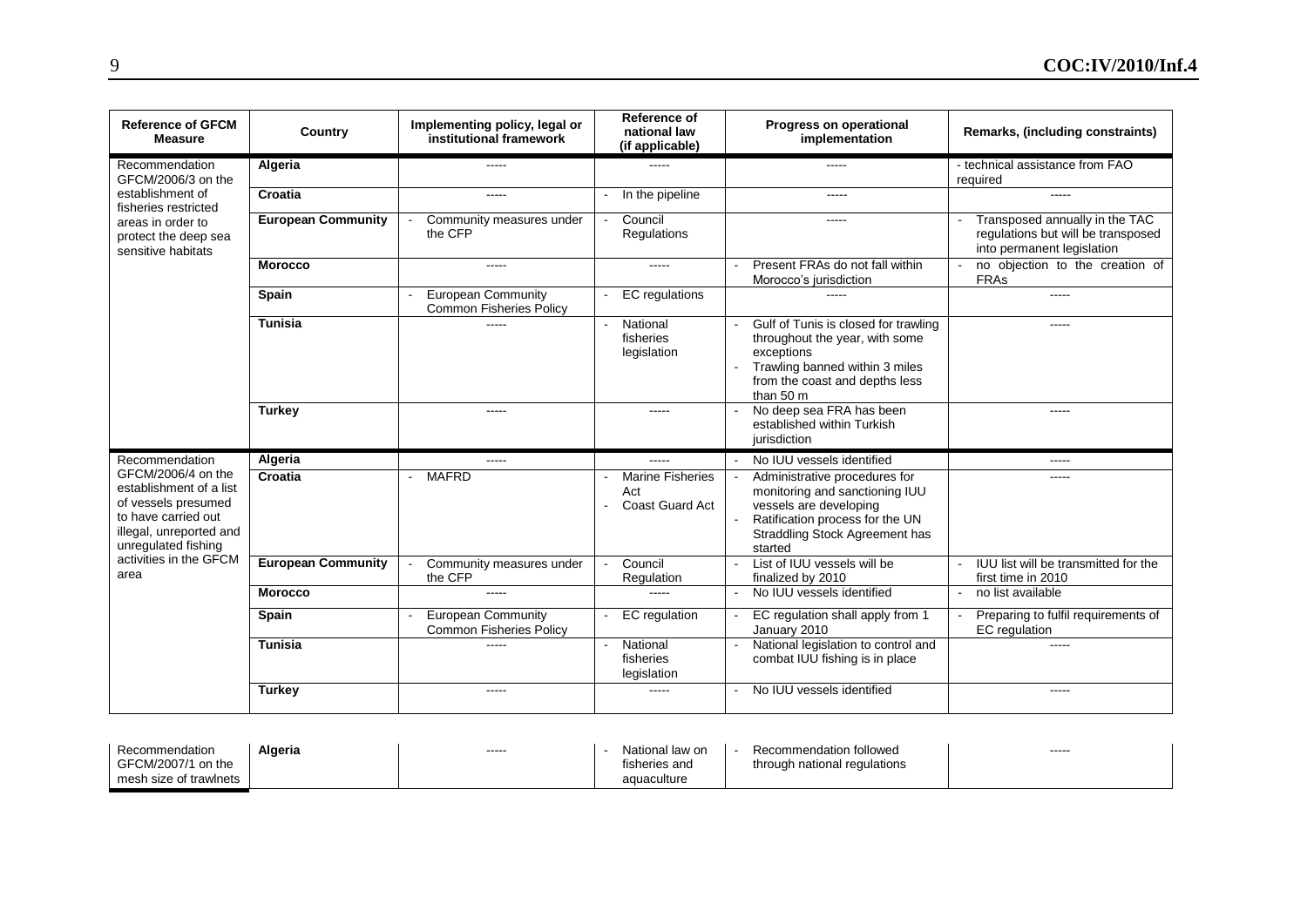| <b>Reference of GFCM</b><br><b>Measure</b>                        | Country                   | Implementing policy, legal or<br>institutional framework                                   | Reference of<br>national law<br>(if applicable)       | Progress on operational<br>implementation                                                                                                                                                                                                      | Remarks, (including constraints)                                                                         |
|-------------------------------------------------------------------|---------------------------|--------------------------------------------------------------------------------------------|-------------------------------------------------------|------------------------------------------------------------------------------------------------------------------------------------------------------------------------------------------------------------------------------------------------|----------------------------------------------------------------------------------------------------------|
| exploiting demersal<br>resources                                  | Croatia                   | <b>MAFRD</b>                                                                               | National<br>regulations on<br>Commercial<br>Fishing   | Minimum mesh size 40-mm in<br>outer fishing waters<br>Minimum mesh size 48mm in<br>internal fishing waters<br>Derogations until 31/05/10 for<br>certain fisheries                                                                              |                                                                                                          |
|                                                                   | <b>European Community</b> | Community measures under<br>the CFP                                                        | Council<br>Regulations                                | List of vessels and gear<br>characteristics has been<br>submitted and updated                                                                                                                                                                  | Transposed annually in the TAC<br>regulations                                                            |
|                                                                   | <b>Morocco</b>            | $---$                                                                                      | -----                                                 | Logistical and financial means<br>required to introduce the 40-mm<br>mesh                                                                                                                                                                      | This measure cannot be<br>introduced immediately<br>Further studies required                             |
|                                                                   | Spain                     | <b>European Community</b><br>Common Fisheries Policy<br>National law                       | EC and national<br>regulations                        | Minimum of 40-mm [square or<br>diamond ?] for demersal trawl<br>gears applied                                                                                                                                                                  | No demersal trawl fishery using a<br>mesh size less than 40-mm                                           |
|                                                                   | <b>Tunisia</b>            | $\frac{1}{2}$                                                                              | National fisheries<br>legislation                     | Use of less 40mm mesh size is<br>banned                                                                                                                                                                                                        | -----                                                                                                    |
|                                                                   | <b>Turkey</b>             |                                                                                            | National<br>regulation                                | No derogation granted to any<br>vessel                                                                                                                                                                                                         |                                                                                                          |
| Resolution<br>GFCM/2007/1 on the                                  | Algeria                   | $\frac{1}{2}$                                                                              | $\overline{a}$                                        | Data submitted                                                                                                                                                                                                                                 | Further technical assistance<br>required                                                                 |
| implementation of the<br><b>GFCM Task 1</b><br>statistical matrix | Croatia                   | <b>MAFRD</b><br>$\blacksquare$                                                             | National<br>regulations on<br>Commercial<br>Fishing   | Vessel register and licensing<br>system being updated and will<br>provide complete data on the<br>fleet, fishermen and gears.<br>Logbook system is currently used<br>to obtain data                                                            | $\sim$ $\sim$ $\sim$                                                                                     |
|                                                                   | <b>European Community</b> | Mixed competence between<br>EC and EU Member States<br>Community measures under<br>the CFP | Council<br>Regulations and<br>Commission<br>Decisions | Some EU Member States have<br>transmitted data for 2007<br>Implementation of all components<br>of Task 1 is underway through<br>data collection regulations<br>Task 1.1 and 1.2 are a legal<br>obligation for EU Member States<br>as from 2009 |                                                                                                          |
|                                                                   | <b>Morocco</b>            | $\frac{1}{2}$                                                                              | $\frac{1}{2}$                                         | Data submitted                                                                                                                                                                                                                                 | Some constraints to compile data<br>due to movements of vessels<br>between Mediterranean and<br>Atlantic |
|                                                                   | Spain                     | European<br>Community<br><b>Common Fisheries Policy</b>                                    | <b>EC</b> regulations                                 | full implementation foreseen<br>through the EC data collection<br>regulation                                                                                                                                                                   | Data for Task 1.1 and 1.2 have<br>been submitted.                                                        |